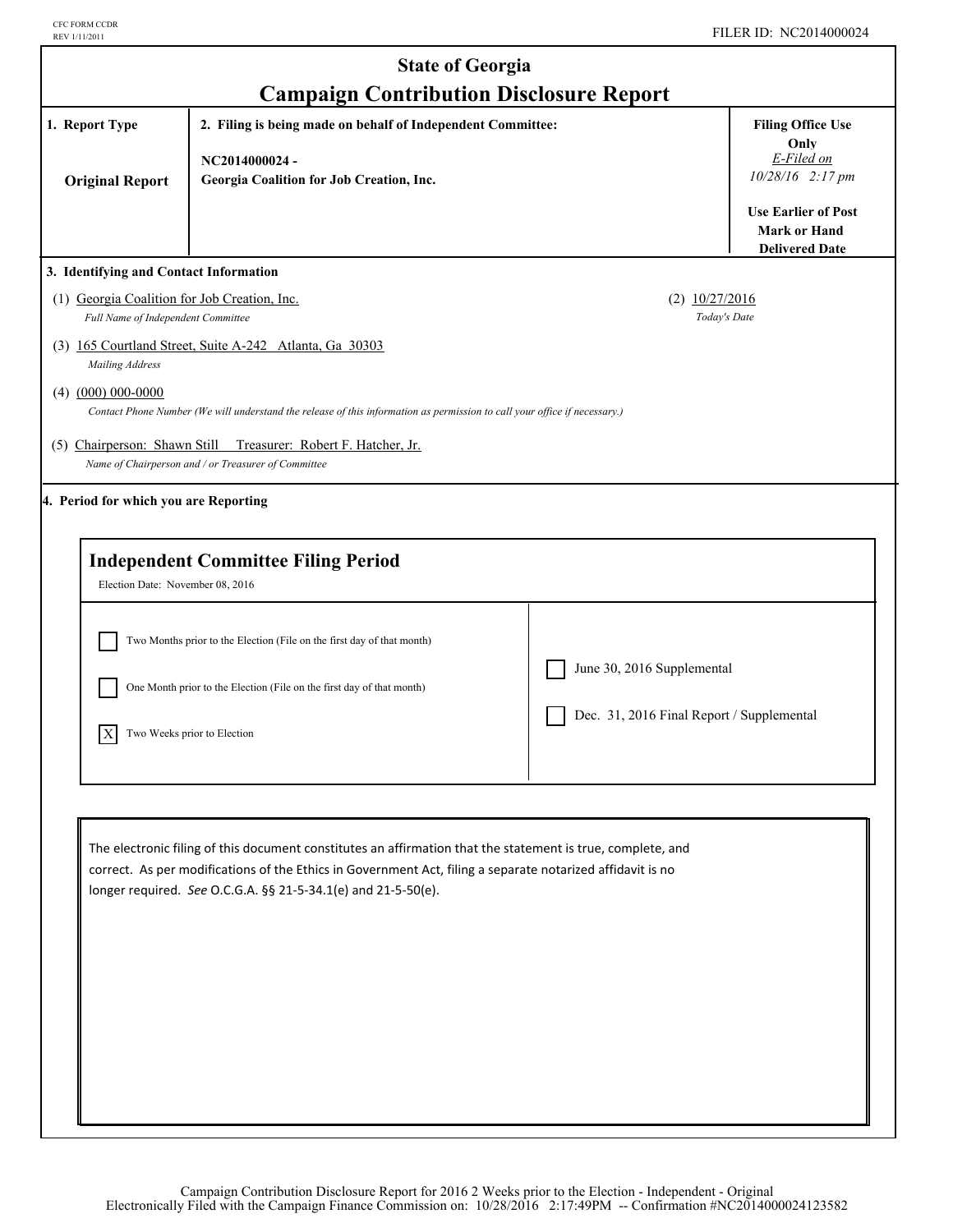# **State of Georgia Campaign Contribution Disclosure Report**

# **Summary Report**

| <b>CONTRIBUTIONS RECEIVED</b> |  |
|-------------------------------|--|
|-------------------------------|--|

| $\mathbf{1}$       | I Have:<br>The following contributions, including Common Source, to report:                                                                                                                                                                  | <b>In-Kind</b><br><b>Estimated Value</b> | <b>Cash Amount</b> |  |
|--------------------|----------------------------------------------------------------------------------------------------------------------------------------------------------------------------------------------------------------------------------------------|------------------------------------------|--------------------|--|
| $\overline{c}$     | Total contributions previously reported.                                                                                                                                                                                                     | \$0.00                                   | \$467,670.17       |  |
| 3                  | Total amount of all itemized contributions received in this reporting period which are<br>listed on the "Itemized Contributions" page.                                                                                                       | \$0.00                                   | \$40,000.00        |  |
| 3a                 | All loans received this reporting period.                                                                                                                                                                                                    |                                          | \$0.00             |  |
| 3 <sub>b</sub>     | Interest earned on campaign account this reporting period.                                                                                                                                                                                   |                                          | \$0.00             |  |
| 3c                 | Total amount of investments sold this reporting period.                                                                                                                                                                                      |                                          | \$0.00             |  |
| 3d                 | Total amount of cash dividends and interest paid out this reporting period.                                                                                                                                                                  |                                          | \$0.00             |  |
| 4                  | Total amount of all separate contributions of \$100.00 or less received in this reporting<br>period and not listed on the "Itemized Contributions" page.<br>"Common Source" contributions must be aggregated on the "Itemized Contributions" | \$0.00                                   | \$0.00             |  |
| 5                  | Total contributions reported this reporting period.<br>$(Line 3 + 3a + 3b + 3c + 3d + 4)$                                                                                                                                                    | \$0.00                                   | \$40,000.00        |  |
| 6                  | Total contributions to date.<br>$(Line 2 + 5)$                                                                                                                                                                                               | \$0.00                                   | \$507,670.17       |  |
|                    | <b>EXPENDITURES MADE</b>                                                                                                                                                                                                                     |                                          |                    |  |
| $\tau$             | I Have:<br>The following expenditures to report:                                                                                                                                                                                             | In-Kind<br><b>Estimated Value</b>        | <b>Cash Amount</b> |  |
| 8                  | Total expenditures made and reported prior to this reporting period.                                                                                                                                                                         | \$0.00                                   | \$412,339.22       |  |
| 9                  | Total amount of all itemized expenditures made in this reporting period which are listed<br>on the "Itemized Expenditures" page.                                                                                                             | \$0.00                                   | \$31,356.30        |  |
| 10                 | Total amount of all separate expenditures of \$100.00 or less that were made<br>in this reporting period and not listed on the "Itemized Expenditures" page.                                                                                 | \$0.00                                   | \$0.00             |  |
| 11                 | Total expenditures reported this reporting period.<br>$(Line 9 + 10)$                                                                                                                                                                        | \$0.00                                   | \$31,356.30        |  |
| 12                 | Total expenditures to date.<br>(Line $8 + 11$ )                                                                                                                                                                                              | \$0.00                                   | \$443,695.52       |  |
| <b>INVESTMENTS</b> |                                                                                                                                                                                                                                              |                                          |                    |  |
| 13                 | Amount of investments at the beginning of this reporting period.                                                                                                                                                                             |                                          | \$0.00             |  |
| 14                 | Total amount of investments at the close of this reporting period.                                                                                                                                                                           |                                          | \$0.00             |  |
| 15                 | Net Balance On Hand.<br>(Line $6 - 12 + 14$ )                                                                                                                                                                                                |                                          | \$63,974.65        |  |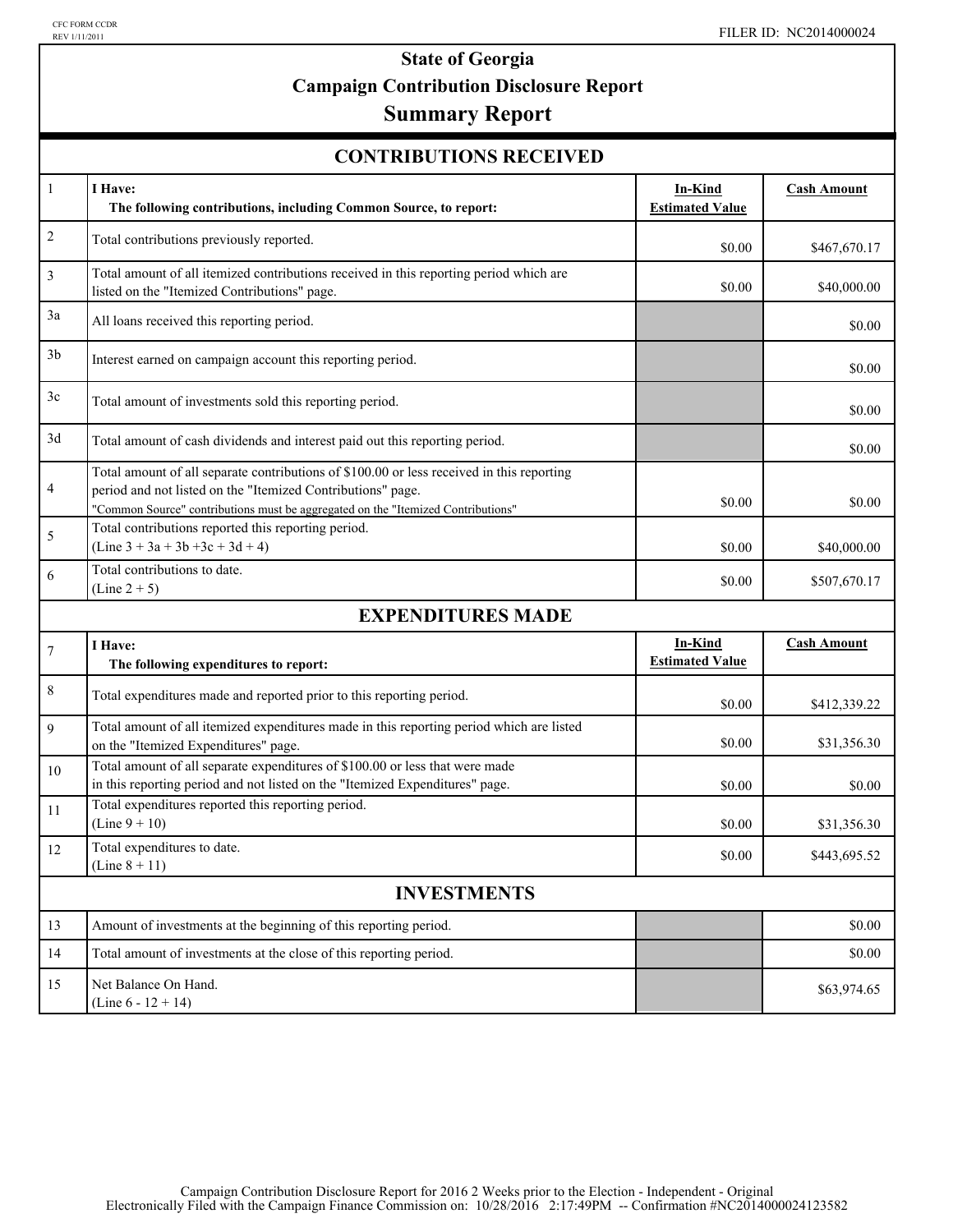### **Outstanding Indebtedness State of Georgia Campaign Contribution Disclosure Report**

|                 | <b>General 2016 Indebtedness</b>                                                            | Amount |
|-----------------|---------------------------------------------------------------------------------------------|--------|
|                 | Outstanding indebtedness at the beginning of this reporting period.                         | \$0.00 |
| 2               | Loans received this reporting period.                                                       | \$0.00 |
| $\overline{3}$  | Deferred payments of expenses this reporting period.                                        | \$0.00 |
| $\overline{4}$  | Payments made on loans this reporting period.                                               | \$0.00 |
| 5 <sup>5</sup>  | Credits received on loans/deferred payments this reporting period.                          | \$0.00 |
| 6               | Payments this period on previously deferred expenses.                                       | \$0.00 |
| $7\overline{ }$ | Total indebtedness at the close of this reporting period.<br>$(line 1 + 2 + 3 - 4 - 5 - 6)$ | \$0.00 |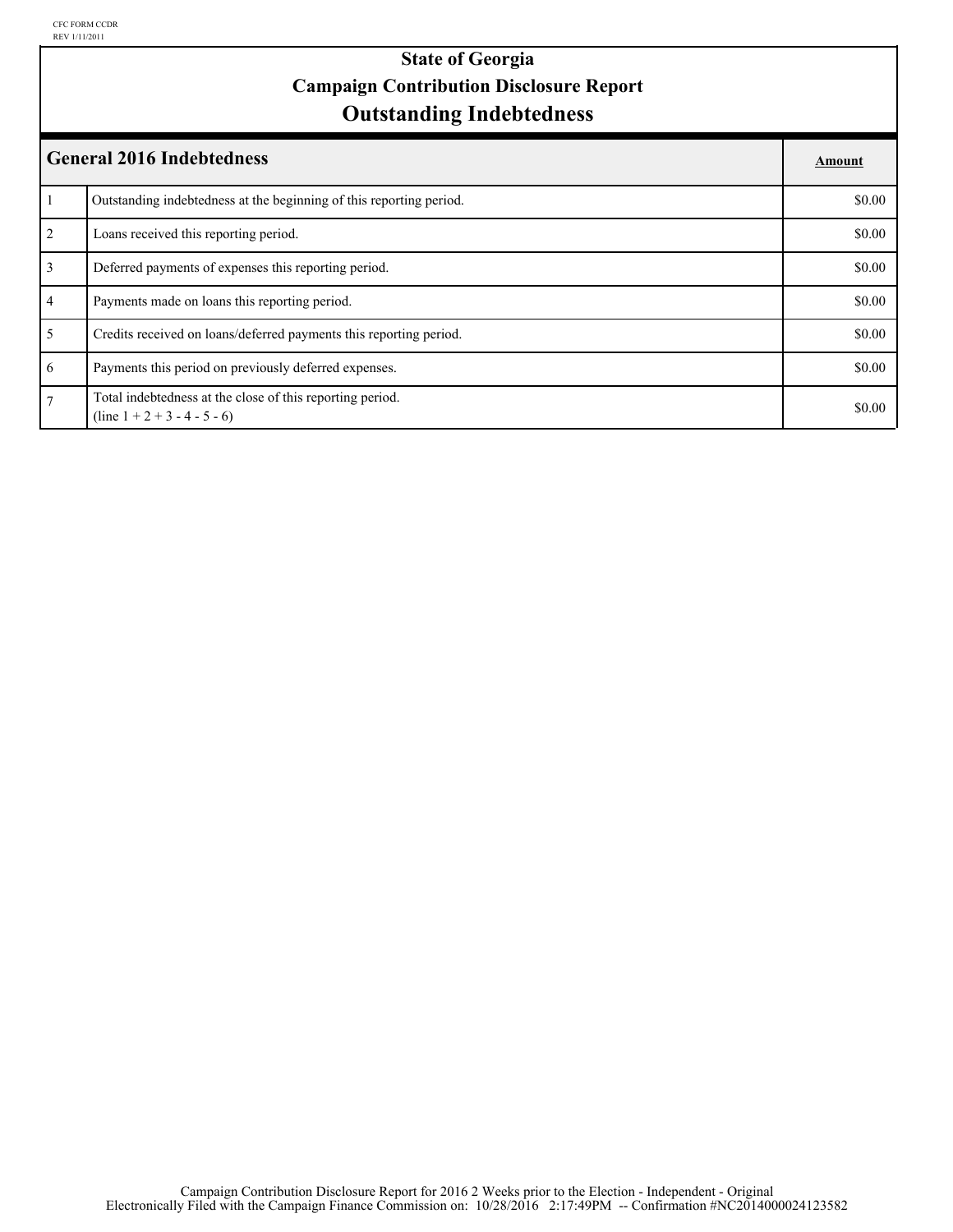CFC FORM CCDR<br>REV 1/11/2011

| <b>State of Georgia</b><br><b>Campaign Contribution Disclosure Report</b><br><b>Itemized Contributions</b><br>Must list contributions received by a single contributor for which the aggregate total is more than \$100.00 |                                                  |                                |                          |                |                                              |  |
|----------------------------------------------------------------------------------------------------------------------------------------------------------------------------------------------------------------------------|--------------------------------------------------|--------------------------------|--------------------------|----------------|----------------------------------------------|--|
| <b>Full Name of Contributor</b>                                                                                                                                                                                            | <b>Contributor</b>                               |                                |                          |                | <b>In-Kind Contributions</b>                 |  |
| <b>Mailing Address</b><br>(Affiliation of Committee if any)                                                                                                                                                                | <b>Received Date</b><br><b>Contribution Type</b> | a. Occupation &<br>b. Employer | <b>Election</b><br>Cycle | Cash<br>Amount | <b>Estimated Value</b><br><b>Description</b> |  |
| AT&T<br>675 West Peachtree Street NW<br>Atlanta, GA 30308                                                                                                                                                                  | 08/09/2016<br>Monetary                           |                                | 2016<br>General          | \$15,000.00    | \$0.00                                       |  |
| GA Chamber Political Affairs Council,<br>Inc PAC<br>270 Peachtee Street NW<br>Atlanta, GA 30303                                                                                                                            | 08/22/2016<br>Monetary                           |                                | 2016<br>General          | \$25,000.00    | \$0.00                                       |  |

FILER ID: NC2014000024

## **State of Georgia Campaign Contribution Disclosure Report Summary of Itemized Contributions Received**

**In-Kind Total for this period:**

**\$0.00**

**Cash Contributions Total for this period:**

**\$40,000.00**

**Loan Total for this period:**

CFC FORM CCDR REV 1/11/2011

| <b>State of Georgia</b><br><b>Campaign Contribution Disclosure Report</b><br><b>Loan Reporting</b> |                                                                |                                                                          |                                                                             |  |
|----------------------------------------------------------------------------------------------------|----------------------------------------------------------------|--------------------------------------------------------------------------|-----------------------------------------------------------------------------|--|
| <b>Name of Lender</b><br><b>Mailing Address</b>                                                    | Date of Loan<br><b>Amount of Loan</b><br><b>Election Cycle</b> | Person(s) responsible for<br>repayment of loan<br><b>Mailing Address</b> | Occupation &<br><b>Place of Employment</b><br><b>Fiduciary Relationship</b> |  |
| I have no loans to report this reporting period.                                                   |                                                                |                                                                          |                                                                             |  |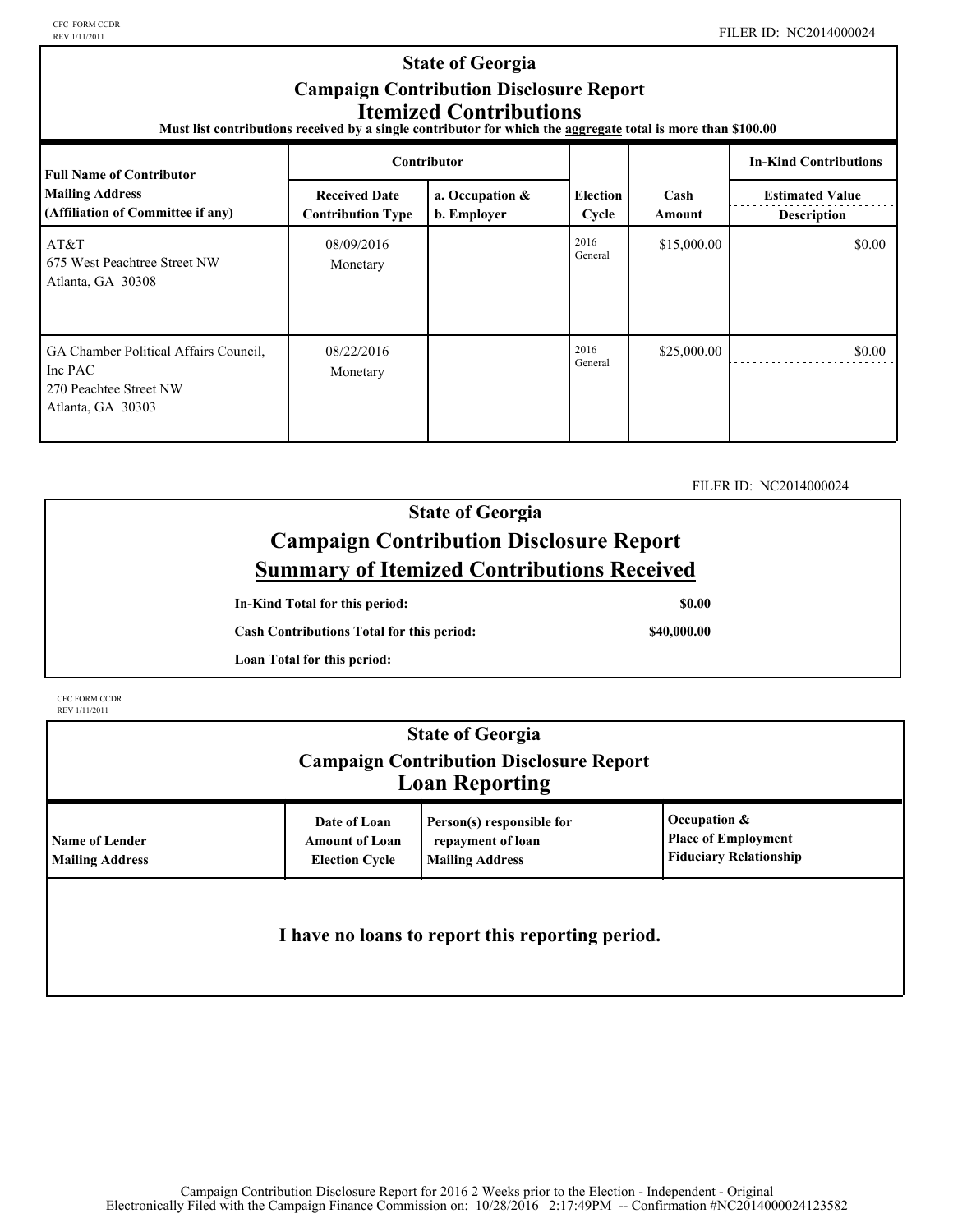| REV 1/11/2011                                                                                                                                                                                                      |                                                    |                          |                                                     |                    |
|--------------------------------------------------------------------------------------------------------------------------------------------------------------------------------------------------------------------|----------------------------------------------------|--------------------------|-----------------------------------------------------|--------------------|
| <b>State of Georgia</b><br><b>Campaign Contribution Disclosure Report</b><br><b>Itemized Expenditures</b><br>Must list expenditures made to a single recipient for which the aggregate total is more than \$100.00 |                                                    |                          |                                                     |                    |
| <b>List Name and Mailing Address of</b><br>Recipient                                                                                                                                                               | <b>Expenditure Date</b><br><b>Expenditure Type</b> | Occupation &<br>Employer | <b>Expenditure Purpose</b><br>Name(s) of Candidate  | <b>Amount Paid</b> |
| Glendale Strategies Inc<br>769 Nob Ridge Drive<br>Marietta, GA 30064                                                                                                                                               | 10/24/2016<br>Expenditure                          |                          | <b>Consulting Services</b><br>Not Candidate Related | \$7,400.00         |
| Lewis Advertising<br>PO Box 544<br>Wetumpka, AL 36092                                                                                                                                                              | 10/20/2016<br>Expenditure                          |                          | Radio Advertising<br>Mike Cheokas                   | \$5,852.00         |
| Twin Oaks Connect<br>1000 Whitlock Avenue<br>Suite 320 #106<br>Marietta, GA 30064                                                                                                                                  | 10/22/2016<br>Expenditure                          |                          | Voter ID<br>HD101, HD105, HD132,<br>HD138, HD151    | \$11,204.30        |
| Quick Response Communications, Inc.<br>3535 Peachtree Road NE<br>Suite 520-152<br>Atlanta, GA 30326                                                                                                                | 10/20/2016<br>Expenditure                          |                          | Digital Advertising<br>Joyce Chandler               | \$1,500.00         |
| <b>RTA</b> Strategy<br>PO Box 1483<br>Roswell, GA 30077                                                                                                                                                            | 08/01/2016<br>Expenditure                          |                          | <b>Treasury Management</b><br>Not Candidate Related | \$1,800.00         |
| <b>RTA</b> Strategy<br>PO Box 1483<br>Roswell, GA 30077                                                                                                                                                            | 09/01/2016<br>Expenditure                          |                          | <b>Treasury Management</b><br>Not Candidate Related | \$1,800.00         |
| <b>RTA</b> Strategy<br>PO Box 1483<br>Roswell, GA 30077                                                                                                                                                            | 09/30/2016<br>Expenditure                          |                          | <b>Treasury Management</b><br>Not Candidate Related | \$1,800.00         |

FILER ID: NC2014000024

## **State of Georgia Campaign Contribution Disclosure Report Summary of Itemized Expenditures Made**

Paid Expenditures Total for this period: \$31,356.30